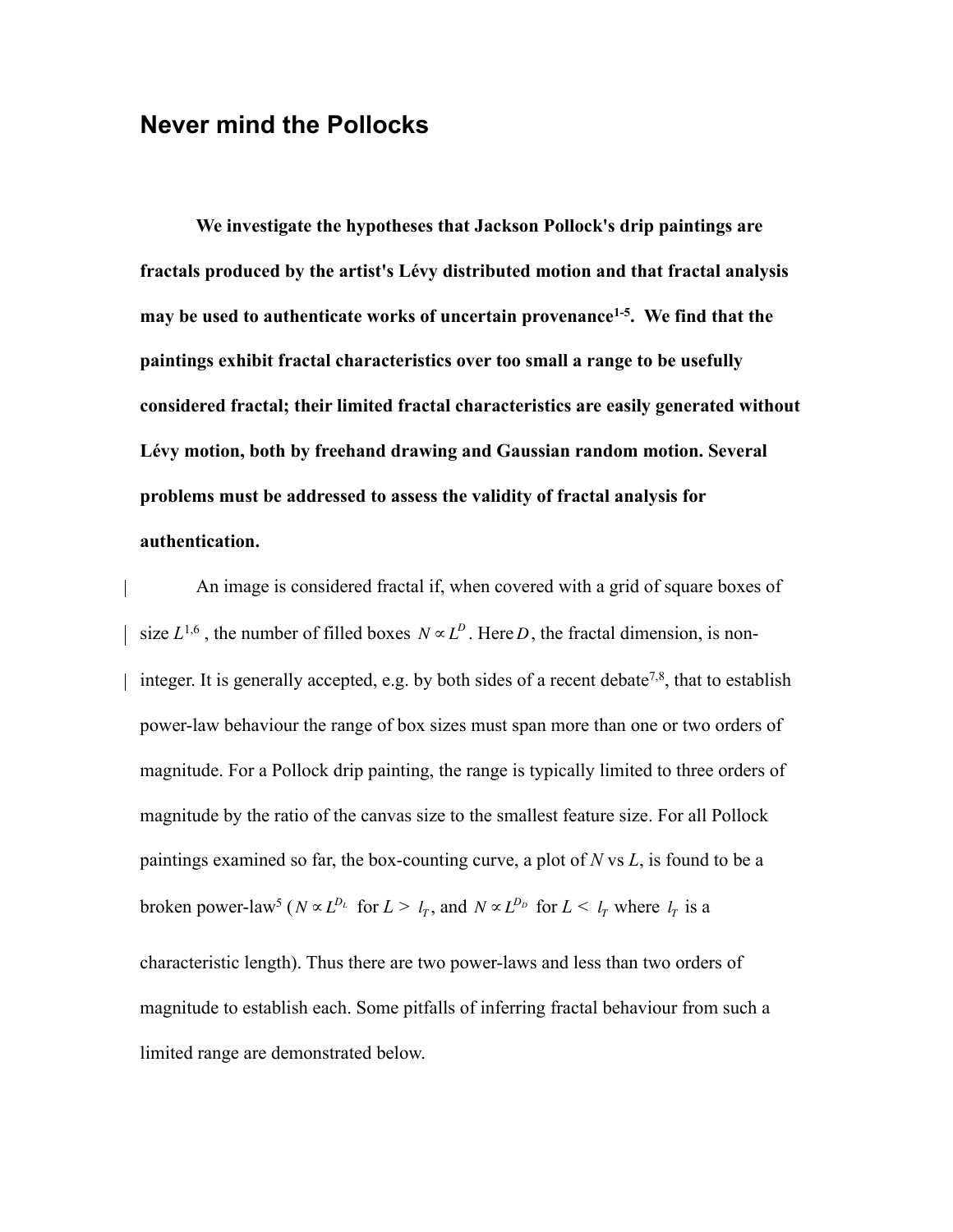For multi-coloured, multi-layered drip paintings (a large part of Pollock's oeuvre) it's claimed<sup>4</sup> that the visible part of each layer separately, and the composite, are all fractals. This claim is presumably an artefact of the limited range of data since it can be shown to be mathematically impossible by consideration of a model in which the individual layers are ideal fractals<sup>6</sup>, e.g., Cantor dusts or Sierpinski carpets. Explicit calculation then shows that the box-counting curves for the visible parts of each layer and the composite painting are not power laws even though the individual layers are perfect fractals (see Figure 1).

Taylor *et al.* assert that the "defining visual character of Pollock's drip-paintings is their fractal nature"4 and "fractals arise from the specific pouring technique developed by Pollock"9. To test this claim we drew a number of freehand sketches. Figure 2 shows one we dubbed *Untitled 5,* and its box-counting curve. By criteria espoused in Refs. (2-5), it is a high quality fractal. Fig. 2 undermines the claim2-5,9 that Pollock's works derive their artistic merit from their (limited) fractal content.

There are insufficient data<sup>10,11</sup> to directly determine whether Pollock's motion whilst painting constituted a Lévy flight. Lévy motion has been inferred<sup>2-5</sup> from the known result that Lévy flights leave a fractal trail<sup>6</sup>. However, the box-counting data of a simulated Gaussian random walk of 100 steps, examined over only one and a half orders of magnitude, are well-described as a fractal ( $D = 1.35$  in our simulation; see Fig. 1) although sufficiently long Gaussian random walks are rigorously known to be non-fractal with dimension  $D = 2$ . Thus the limited fractal content of Pollock's work does not require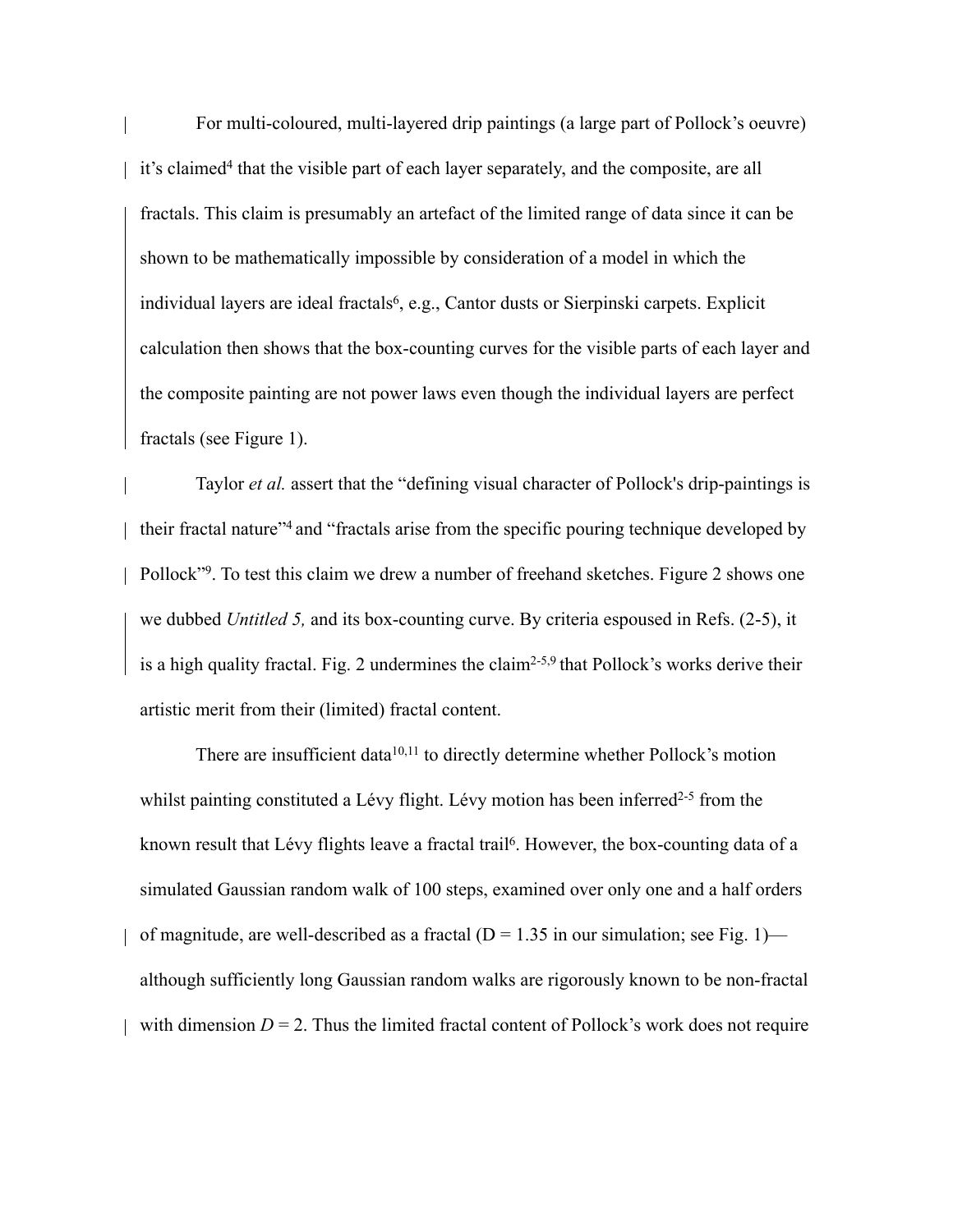Lévy flights for its explanation. Furthermore Lévy motion has no natural length scales; Pollock's paintings and motion appear to have many<sup>4</sup>.

Box-counting authentication assumes that the parameters  $l_T$ ,  $D_D$  and  $D_L$ , and  $\chi^2$ (see Figure 2 caption) show characteristic trends that distinguish Pollock from imitators<sup>5,9</sup>. For multifractals<sup>12</sup> and non-fractals  $\chi^2$  is not an intrinsic characteristic of the image, but is *C*–dependent (see figure caption) . If Pollock's paintings are multifractal, as claimed in Ref (13), it would be imprudent to use  $\chi^2$  as a characteristic parameter. Also, we question the presumption that parameters like  $l_T$  for Pollock's works are essentially

random variables, circumscribed by a range determined<sup>9</sup> by examination of just 17 drip paintings (out of approximately 180). Further study of systematic effects is needed. Since the values measured by Taylor *et al.*9 are being kept confidential, a consensus on the limiting range, if there is one, can emerge only after other groups have replicated and extended the box-counting dataset. Finally we note that *Untitled 5* fulfils all criteria used in box-counting authentication that have been made public.

## Katherine Jones-Smith & Harsh Mathur

Department of Physics, Case Western Reserve University, Cleveland, Ohio 44106 Correspondence and requests for materials should be addressed to Harsh Mathur. email: hxm7@case.edu

1. Abbott, A., Fractals and art: In the hands of a master, *Nature* **439**, 648-650 (2006).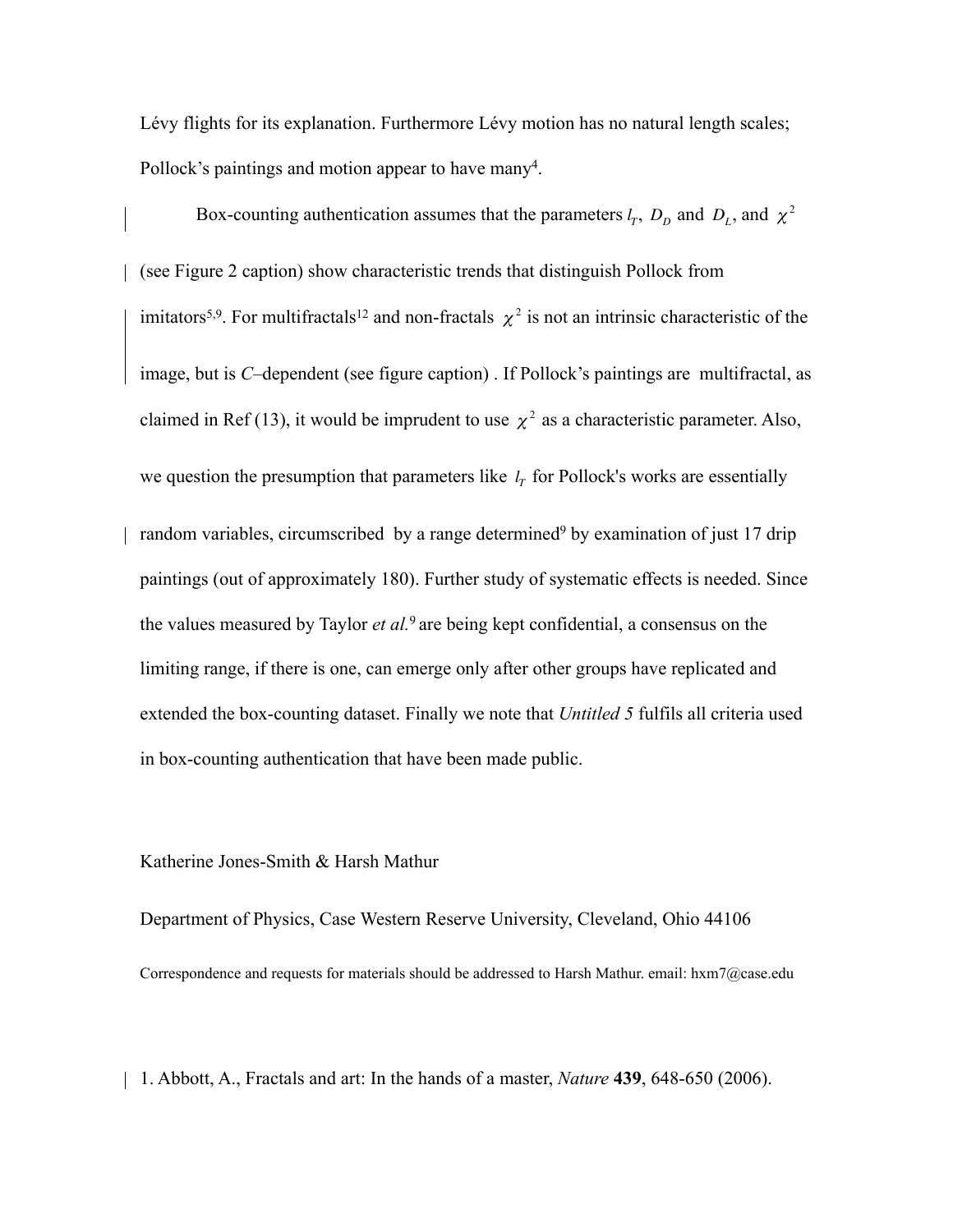2. Taylor, R.P., Micolich, A.P., & Jonas, D., Fractal Analysis of Pollock's Drip Paintings, *Nature* **399**, 422-422 (1999).

3. Taylor, R.P., Micolich, A.P., & Jonas, D., Fractal Expressionism: Art, Science and Chaos, *Physics World* **12**, 25-28 (1999).

4. Taylor, R.P., Micolich, A.P., and Jonas, D., The Construction of Pollock's Fractal Drip Paintings, *Leonardo* **35**, 203-207 (2002).

- 5. Taylor, R.P., Fractal Expressionism—Where Art Meets Science, pp 117-144 in: Casti, J., and Karlqvist, A. (Eds.), *Art and Complexity* (Elsevier Press, Amsterdam, 2003). 6. Mandelbrot, B.B. *The Fractal Geometry of Nature*. W.H. Freeman Co., New York (1977).
- 7. Avnir, D., Biham, O., Lidar, D. & Malcai, O., Is the Geometry of Nature Fractal? *Science* **279**, 39-40 (1998)
- 8. Mandelbrot, B.B., Is Nature Fractal? *Science* **279**, 783-783 (1998).

9. Taylor, R.P. *et al*., Authenticating Pollock Paintings Using Fractal Geometry, to be published in *Pattern Recognition Letters*. (Available at http://

materialscience.uoregon.edu/taylor/art/TaylorPRL.pdf)

10. Namuth, H. and P. Falkenberg, *Jackson Pollock* (film), Collectors Series, The Museum of Modern Art, New York, N.Y. 1950.

11. Landau, E.G. *Jackson Pollock.* Thames and Hudson, London, 1989.

12. Ott, E. *Chaos in Dynamical Systems*. Cambridge University Press, Cambridge (2002).

13. Mureika, J.R., Cupchik, G.C. and Dyer, C.C., Multifractal Fingerprints in the Visual